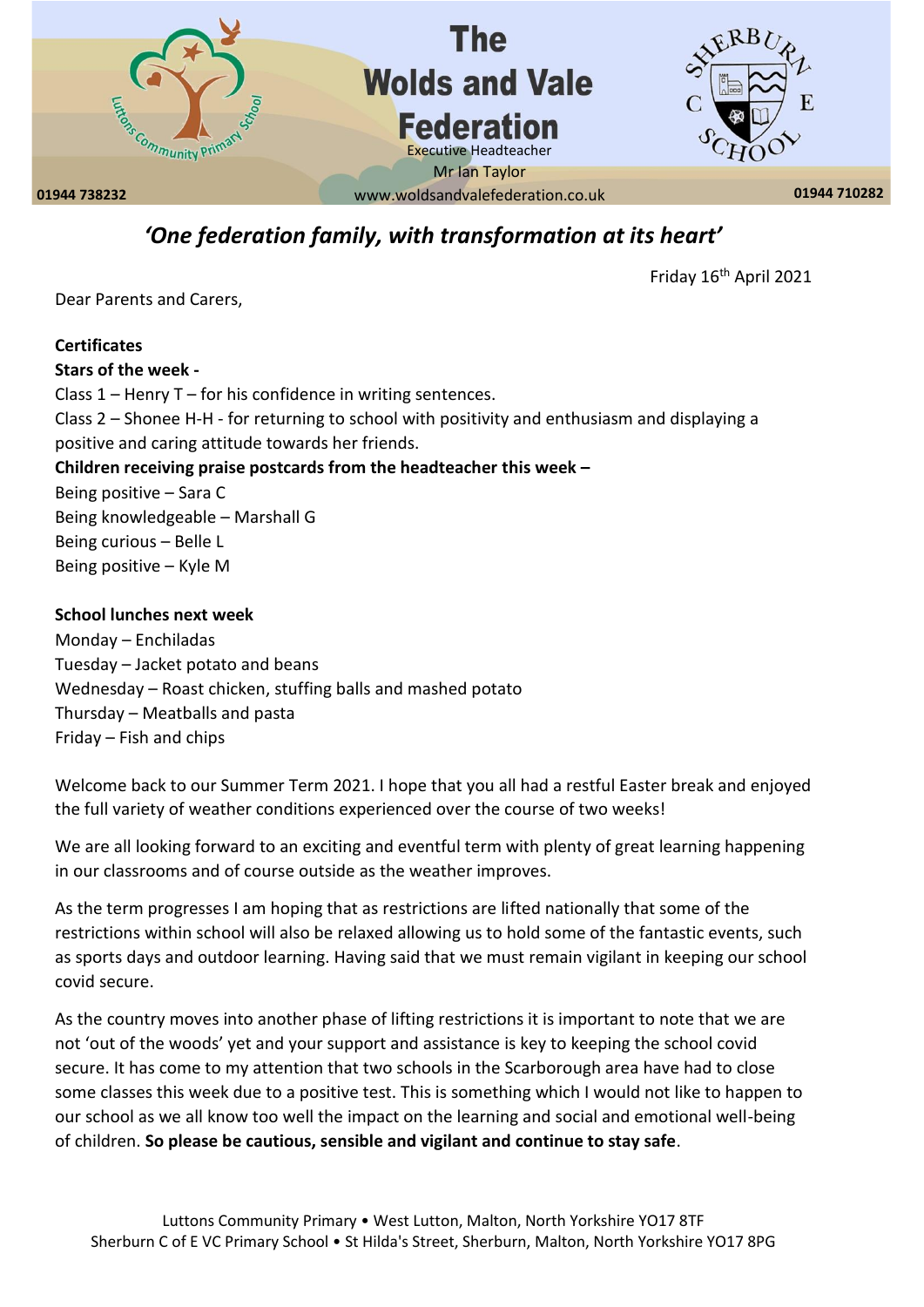

### **01944 738232 01944 710282** www.woldsandvalefederation.co.uk

#### **PE Kits**

For the summer term all school children (Not nursery) at Luttons will have PE with Mr Ellis on Wednesdays. Please remember to come dressed in your PE kit suitable for outdoor sessions with trainers on that day.

A reminder of the PE kit –

Plain navy or black shorts Round necked plain white T-shirt Plain navy or black tracksuit Black or dark coloured trainers

#### **Clubs**

We are excited to be starting a programme of after school clubs next week. Children can only access the clubs with their class teachers so they remain in consistent bubbles. Booking will be through the following online form, please complete 1 per child –

[https://forms.office.com/Pages/ResponsePage.aspx?id=wYr1EIVEDkKtwfthLJSOqnqenEYCogxCvnVjI](https://forms.office.com/Pages/ResponsePage.aspx?id=wYr1EIVEDkKtwfthLJSOqnqenEYCogxCvnVjItkpXMdUQ1lYME5HQlpZT1Y0R1dMVzlWSVhLUlNDNC4u) [tkpXMdUQ1lYME5HQlpZT1Y0R1dMVzlWSVhLUlNDNC4u](https://forms.office.com/Pages/ResponsePage.aspx?id=wYr1EIVEDkKtwfthLJSOqnqenEYCogxCvnVjItkpXMdUQ1lYME5HQlpZT1Y0R1dMVzlWSVhLUlNDNC4u)

Class 1 – Story time with Miss Fry Tuesday 3.15pm to 4.15pm

Class 2 – Sports club with Mrs Ridley Wednesday 3.15pm to 4.15pm

Class 1 – Mindfulness club with Mrs Jarvis Thursday 3.15pm to 4.15pm

#### **Site Improvement projects**

Across the federation we have a range of building works and improvements taking place over the coming months.

At Sherburn we have improvement to the pond area, spiritual garden and our new classrooms ready for September (more information to follow)

At Luttons work has already started on our outdoor classroom and over the summer you may have read in the paper we are working with North Yorkshire County Council to replace the windows and ensure our building is more energy efficient.



Luttons Outdoor Classroom Sherburn pond **Sharp Spiritual garden** Spiritual garden